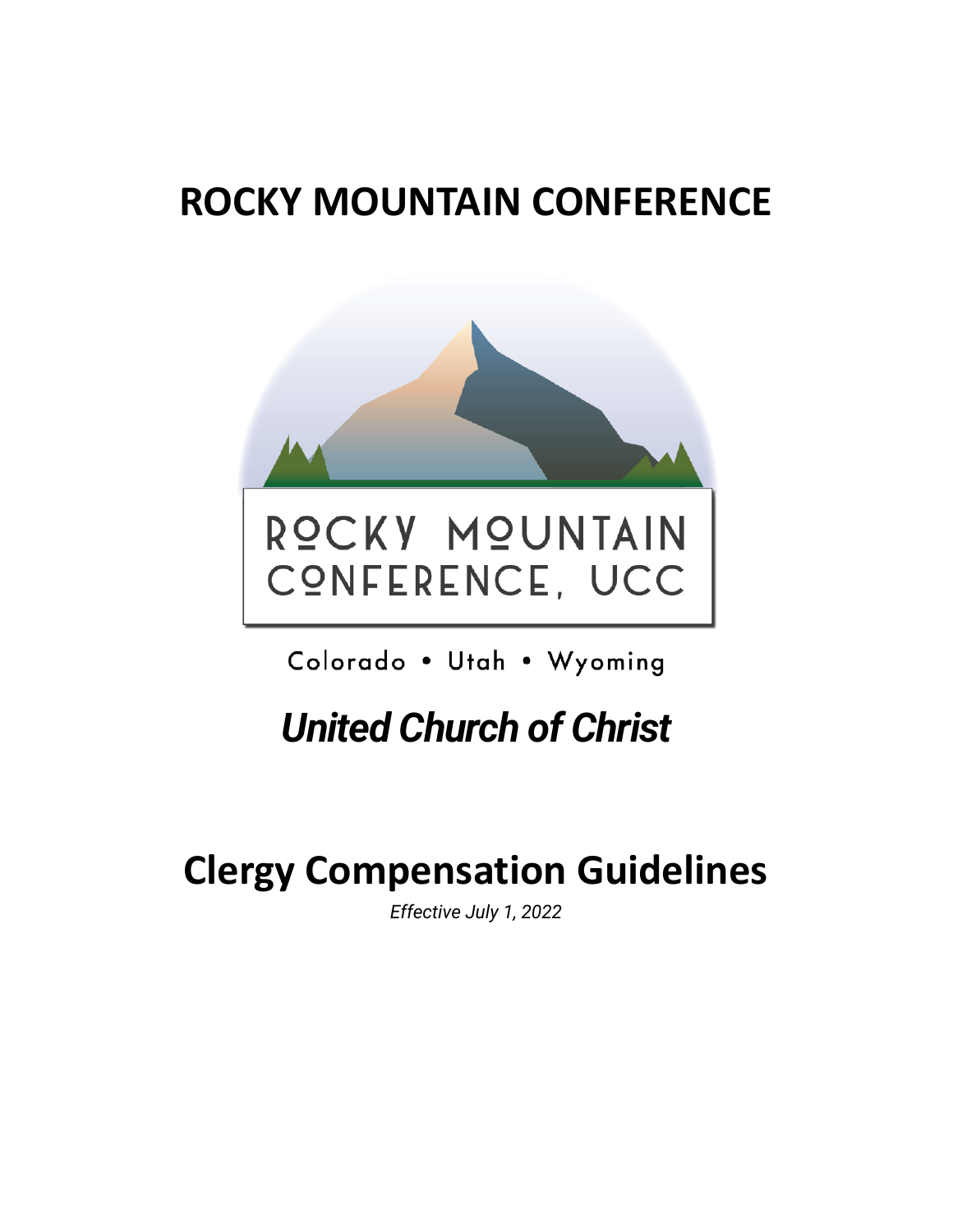# **Table of Contents**

| l.   | Preface                                                | 3  |
|------|--------------------------------------------------------|----|
| II.  | <b>Job Comparison Rationale</b>                        | 3  |
| III. | <b>BASE Wage for Clergy</b>                            | 3  |
|      | 1. Adjusting / Determining BASE Wage                   | 4  |
|      | 2. Assessing The Factors That Impact Compensation      | 4  |
| IV.  | Addressing Wage Adjustments for Current Clergy Staff   | 6  |
|      | 1. What is the job performance of the Pastor?          | 6  |
|      | 2. Where's the RMC "Recommended Percentage" this year? | 6  |
| V.   | RMC Recommended Benefits for ALL Clergy                | 7  |
| VI.  | <b>Additional Authorized Minister Guidelines</b>       | 9  |
|      | 1. Ordained Associate Pastors                          | 9  |
|      | 2. Commissioned Ministers                              | 9  |
|      | 3. Licensed Ministers                                  | 10 |
| VII. | <b>Reference and Source Material</b>                   | 10 |
|      |                                                        |    |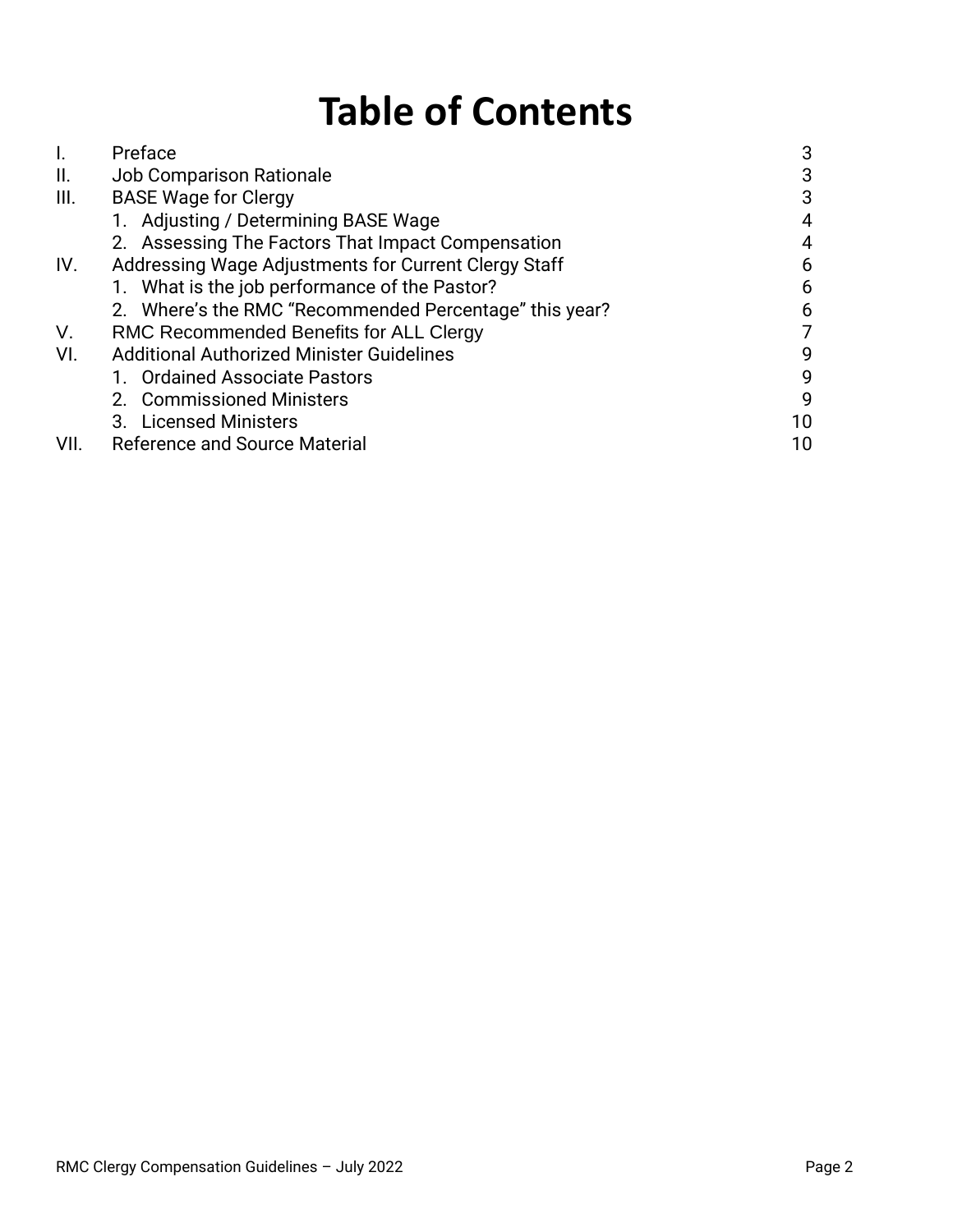# <span id="page-2-0"></span>**I. Preface**

Clergy compensation guidelines are spiritual documents. At their best, they address the complexity and creative tension of where we are: in culture, in the church, in our economy, in our contexts. We refine these guidelines annually and *are interested in testing them against the cultures, churches, and contexts in the Rocky Mountain Conference. We welcome your feedback.* Please forward comments to the Rocky Mountain Conference office at connect@rmcucc.org. All are encouraged to remember, these are *guidelines*, intended to open sacred conversations about expectations, shared futures, and to cultivate a rewarding and meaningful relationship between clergy and congregation.

At its core, clergy compensation is a matter of justice, faith, and covenant between a pastor, the gathered community and God. The Rocky Mountain Conference (RMC) recognizes the autonomy of the local church, the variety of vocational models, and the emerging reality of bi-vocational ministry settings. As such, the RMC encourages local congregations and pastors to dialogue openly about call agreements and reach decisions in concert. While many in the church are called to minister as volunteers, pastors are called as professionals and it is the expectation that the community of faith will provide a compensation package honoring the education, experience, job responsibilities, gifts, and graces befitting the person and office<sup>1</sup>.

These guidelines provide a starting point for current and newly called pastors (in Part I) and helpful suggestions and tools for annual wage review conversations for churches that have more experienced staff (in Part II). Part III makes recommendations for fixed, professional, and personal benefits. Part IV offers guidance for additional clergy positions: Ordained Associates, Commissioned, and Licensed Ministers. The document concludes (Part V) with a Resource Section and endnotes.

# <span id="page-2-1"></span>**II. Job Comparison Rationale**

RMC clergy compensation guidelines use actual salary data reported to the national UCC by member churches. Reported salary ranges were adjusted, or "aged," to project 2022 comparable data.

This comparison provides the best comparable and sustainable database available for clergy job function and organizational size and complexity within our denomination. The national data show our conference steadily declining in Pastor average salary in relation to other UCC conferences since 2014. Conference leadership is committed to providing competitive wages in our conference to reverse this trend. While there are many variables that can influence this decline, following these guidelines will help ensure that Pastors in our conference achieve a competitive living wage.

# <span id="page-2-2"></span>**III. BASE Wage for Clergy**

The RMC has constructed a recommended compensation table for churches to use to determine A BASE Wage (BASE Wage = salary plus housing) for pastors based on church membership. When Housing is offered via a Housing Allowance, the pastor may define the allocation. (See IRS Publication 517 for guidelines.) When Housing is offered via a parsonage, the value is determined by the market rate. The UCC suggests 30% of the BASE Wage be allocated as "Parsonage compensation."

The table reflects the distribution of actual wages of UCC Pastors in the United States and published in the United Church of Christ Annual Statistical Profile. Those national salaries are sorted by size of

RMC Clergy Compensation Guidelines – July 2022 **Page 3** Australian March 2014 Page 3 <sup>1</sup> For a faithful and helpful book outlining the value of these covenant conversations, see Jill M. Husdon's Evaluating Ministry: Principles and Processes for Clergy and Congregations, Rowan, and Littlefield Publishers, 1992.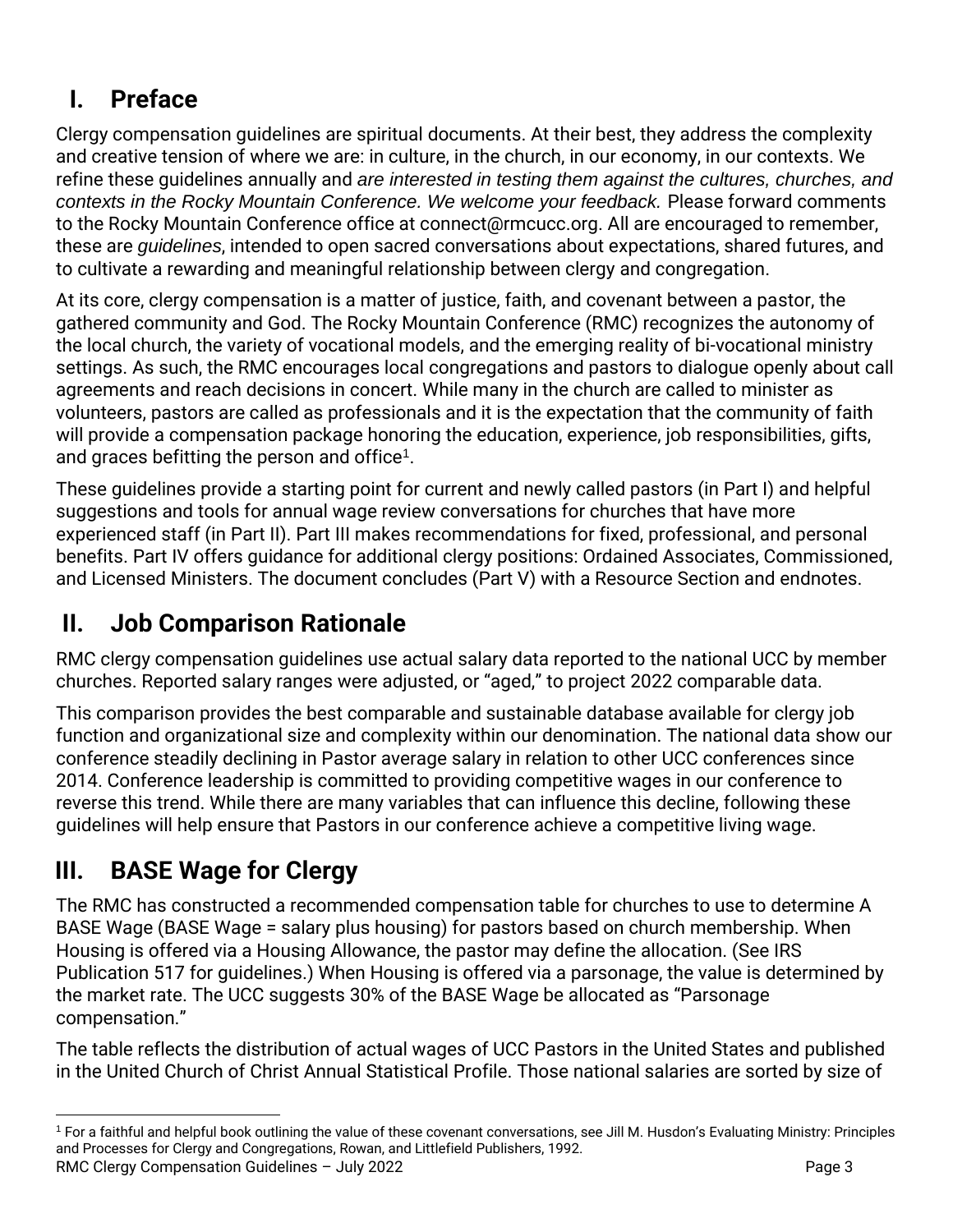congregation and distributed across a bell-shaped curve that reflects the variation caused by differences in education, experience, skills and performance of the pastor, the size of a local church budget, the cost of living in a local church community, and availability of candidates that can be recruited to a local community. This table was not constructed to address other professional staff positions in the RMC, but only Clergy positions.

The 50th percentile column is the highest point, or top, of the bell curve and represents the most frequent salary when considering all variables. The columns to the left and right represent the percentage of salaries equal to or lower than that salary. For example, the 75th percentile represents the salary point at which 75 percent of the salaries in the survey data are equal to or lower than that salary.

| Membership  | 10 <sub>th</sub><br>percentile | 25 <sub>th</sub><br>percentile | 50th<br>percentile | 75th<br>percentile | 90th<br>percentile |
|-------------|--------------------------------|--------------------------------|--------------------|--------------------|--------------------|
| ~100        | 37,432                         | 45,097                         | 51,233             | 60,954             | 67,092             |
| $101 - 150$ | 41,401                         | 49,886                         | 60,067             | 67,505             | 74,207             |
| $151 - 200$ | 42,651                         | 51,392                         | 61,873             | 69,454             | 76,446             |
| $201 - 400$ | 49,644                         | 59,819                         | 72,034             | 80,846             | 88,986             |
| 401 >       | 63,571                         | 76,599                         | 92,232             | 103,458            | 113,944            |

*Table 1 Annual Salary and Housing Allowance Table for Full Time Clergy in the Rocky Mountain Conference for 2021 Budget Year* 

### <span id="page-3-0"></span>**1. Adjusting / Determining BASE Wage**

The RMC suggests Churches select a salary point in the table for their church by using the following process to address the major variables that impact compensation.

### <span id="page-3-1"></span>**2. Assessing The Factors That Impact Compensation**

#### • **What are others doing the same or similar work being compensated?**

Hiring and retaining professionals in our society of free markets and freedom of choice is a competition for qualified candidates and the baseline for any compensation package is to understand what is currently being paid in the marketplace for candidates for which you are competing. The best available and sustainable marketplace comparison for UCC Pastor Candidates is current UCC Pastors. The wage table above is created based on data provided by the national UCC showing what current UCC Pastors are paid.

#### • **What is the size of your congregation?**

The size of the congregation, like any organization, impacts the scope and complexity of the positions serving that organization. The Rocky Mountain Conference has incorporated the same size differentiations used by the national UCC in compensation studies into the salary table that is part of this guideline. However, for many churches, the formal "membership" number may not adequately reflect the participation of persons in the church. An argument can be made that the size of the congregation for purposes of discerning appropriate clergy compensation should include both formal members, their children and youth, and regular participants in the life of the church who are not formally installed members. These latter persons might be defined as regular worship and/or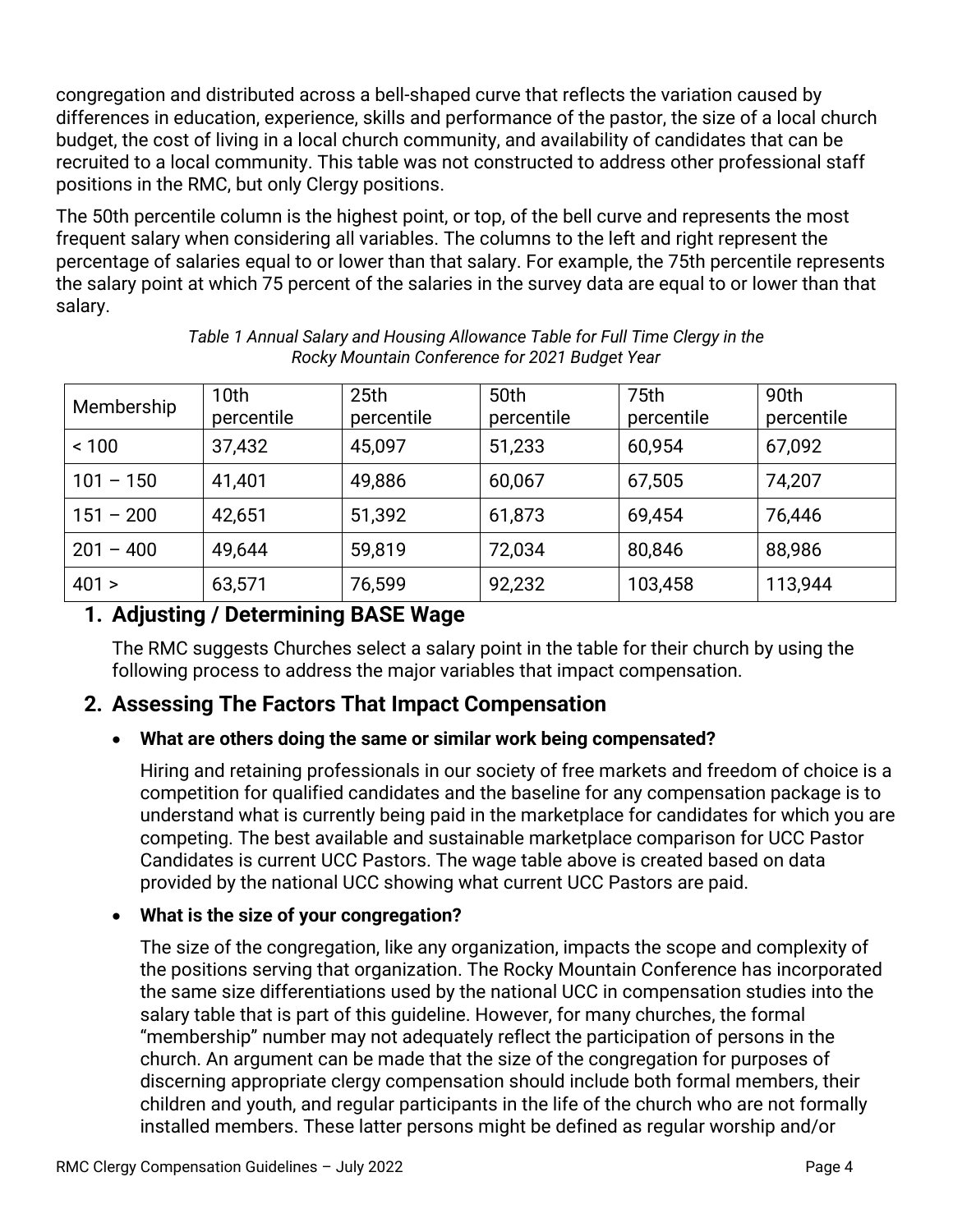church activity participants who regularly contribute to the financial life of the church.

Start your analysis by using the wage chart provided and determine the 50th percentile salary for your congregation size. This starting point is a level where 50% of the Pastors in the marketplace earn more than this salary and 50% earn less and utilizes the national data collected to address the first two factors in a compensation analysis: what other churches of similar size are paying.

#### • **What is the education and experience level of the Pastor?**

A compensation package should recognize the wisdom and perspective that knowledge and experience bring. Keep in mind that variety of experience in positions, and organizational size and location, usually have more value than extended time in the same position.

To address this factor the RMC suggests adjusting the 50th percentile salary established as part of factors 1 and 2 above downward 10% if your candidate is not ordained and holding a bachelor degree. The salary should be adjusted upwards 10% for an advanced degree in ministerial studies above a bachelor's degree. In addition, move the salary down an additional 10% if the candidate has no experience leading a church as a Pastor and increase the salary point an additional 10% for experience of 3 years or more for leading a church as a Pastor.

#### • **What is the cost of living in your community?**

The cost of living is higher in some locations in our region than others. Community size, location, diversity of employment, quality and availability of transportation, health care, educational and recreational services, utilities, land, and housing are some of the factors impacting cost of living in each community. An internet search can provide you an index most relevant to your community. A community cost of living index is usually sponsored by local city, county, state, government, or business organizations. The salary table above is based on a national study, so the RMC suggests seeking data comparing the living index in your community with a national scale and adjusting the salary point accordingly.

#### • **How easy or hard is it to attract qualified candidates to your community?**

Congregations in communities with a quality of life attractive to a large range of candidates will be able to attract and retain quality leaders with a compensation package that is competitive for the marketplace.

Congregations in communities that are challenged to attract and retain professionals in other fields such as education, medicine, or law may also have the same difficulty recruiting Clergy and may need to pay above competitive marketplace rates for a highquality leader. If your church is unable to attract and retain the type of Pastor you desire with a salary that is aligned with the process described here, the RMC suggests a hiring bonus or retention bonus or salary adjustment of up to 10% of the annual salary. Contact the RMC office for advice on evaluating the need and structure for this type of incentive.

#### • **Adjustment for Senior Pastor**

Churches may have a Senior Pastor who is directing the work of one or more full time pastors and other staff positions. Those churches should consider increasing the chosen salary point based on the size of the staff being directed.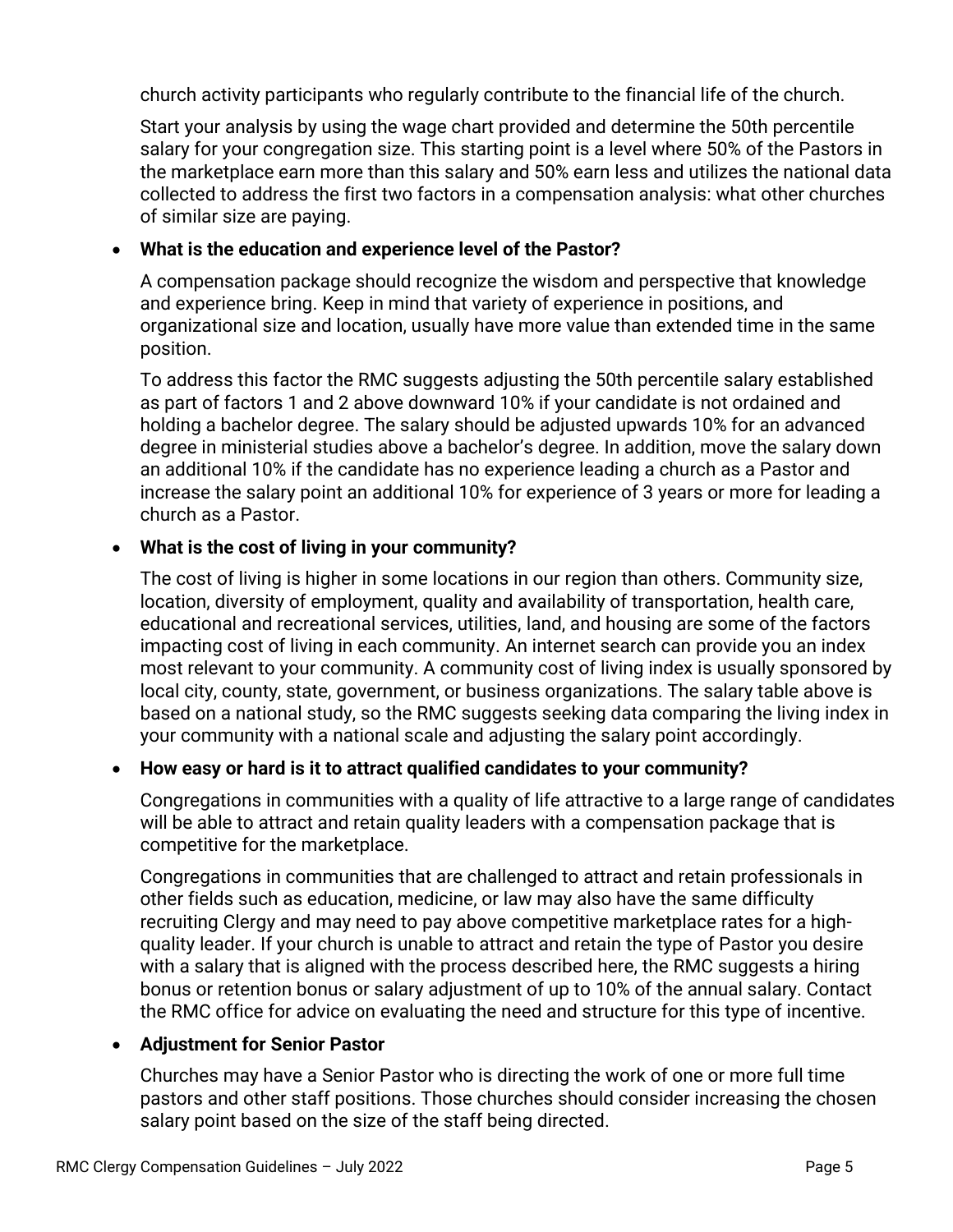#### • **Adjustment for Part Time Pastor**

The benefits and risks of choosing a part-time Pastor versus a full-time Pastor is a staffing decision and not a compensation decision, so is not addressed here. However, for congregations that have made that decision, the RMC suggests the following approach: Although the position of pastor is a profession not usually subject to a specific work week or specific hours of work in a week, Churches creating part-time pastor positions should consider reducing the salary point by a factor equivalent to the reduction in work responsibilities and hours compared to full-time responsibilities. See Part IV for more information.

#### • **What is the budget of the congregation?**

There can be a difference between what a Pastor should be paid based on all the factors above and what a congregation can afford. Congregations that cannot afford to increase salaries to reflect inflation or recognize above-expectation performance or match what other churches of similar size are providing in salaries may not be able to retain talented, dynamic, and growing leaders. The RMC recommends that a church that believes it is in that situation should contact the Conference Minister for help in developing a strategy for attracting and retaining quality clergy leadership. Conversely, the RMC recognizes that some churches are regarded as high performing leadership best practice organizations and may choose to pay above the market to attract, retain and recognize the type of leadership needed to sustain that organization.

# <span id="page-5-0"></span>**IV. Addressing Wage Adjustments for Current Clergy Staff**

### <span id="page-5-1"></span>**1. What is the job performance of the Pastor?**

This factor is not applicable when hiring a Pastor new to a congregation. Pastors serving a congregation for more than one year should be considered for a salary increase on an annual basis based on a performance review measuring specific goals agreed upon at the start of that evaluation period. It is recommended that the pastoral call letter / compensation package clearly details the methods and frequency used when addressing adjustments to total annual compensation including both Wages and Benefits.

The RMC suggests that meeting performance to mutually identified objectives should warrant consideration for a wage increase in line with annual inflation in your community. Above expectation performance should warrant an increase 2 or 3% above inflation and below expectation performance warrants no increase in salary.

Churches with Pastors serving that congregation for more than one year should periodically complete the analysis described in items 1 through 8 above to monitor the competitive nature of their compensation package.

If a congregation is paying an experienced, well-educated Pastor who is consistently performing above expectations a rate below the 50th percentile on the wage chart for a church of your size and location, the congregation should consider higher increases than these recommendations to bring the compensation at or above the 50th percentile.

### <span id="page-5-2"></span>**2. Where's the RMC "Recommended Percentage" this year?**

RMC Clergy Compensation Guidelines – July 2022 Page 6 Because the RMC is more interested in thoughtful, sacred conversations about shared ministry in the church than it is in providing a single number for all our churches to use, we are not posting a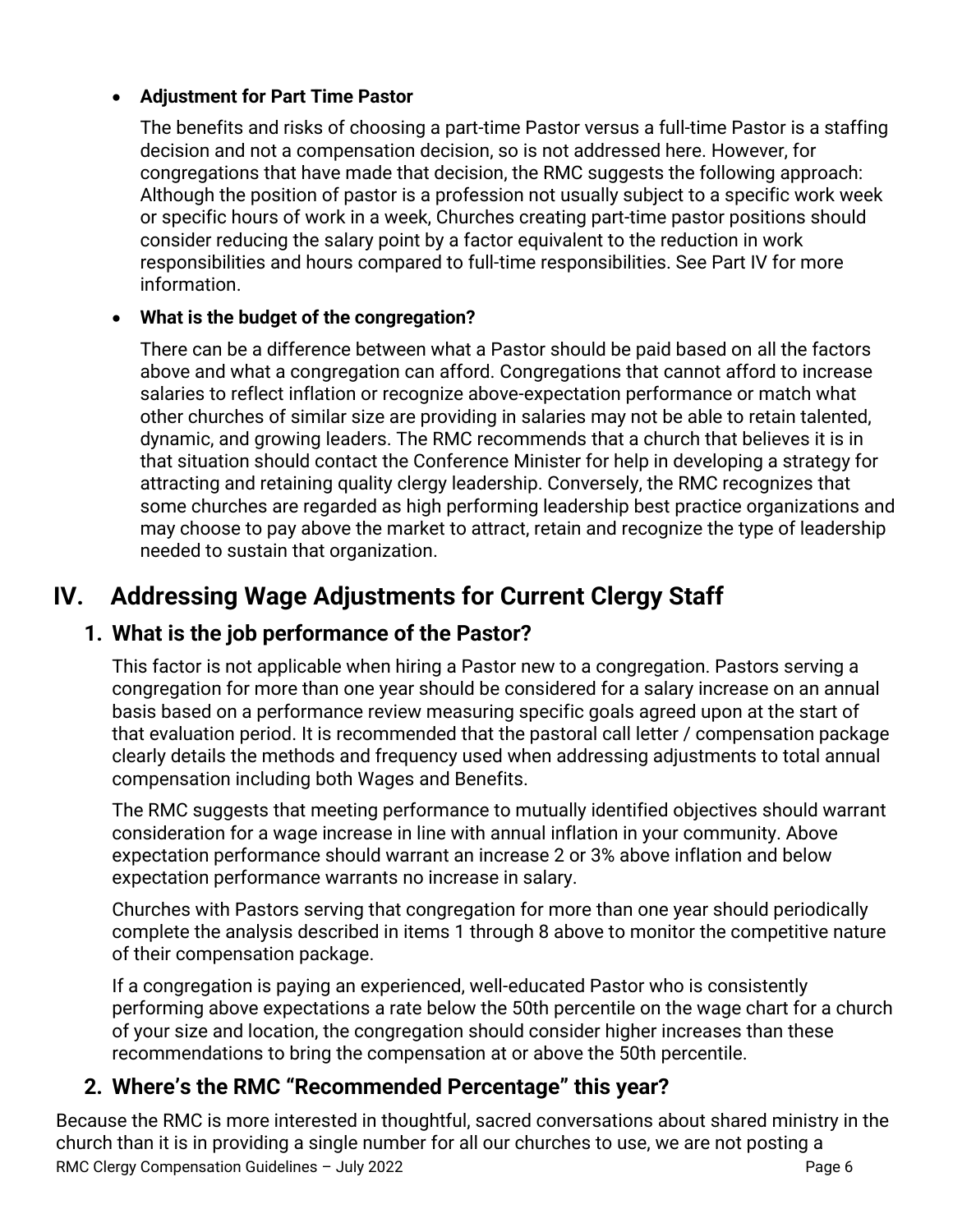recommended percentage change.

# <span id="page-6-0"></span>**V. RMC Recommended Benefits for ALL Clergy**

Benefits are an additional expense that many smaller churches struggle to offer. Part-time and bivocational ministry settings complicate this conversation about benefits and the ability and responsibility of the church to provide them. The RMC acknowledges these complications and at the same time encourages churches to prayerfully consider matters of justice and generosity. All pastors love God's people and serve from their hearts. However, the call to serve is not a call to poverty. If your church is unable to provide all these benefits, please begin to phase in structures that will allow you to achieve these recommendations soon.

RMC outlines three types of Pastoral Benefits: Fixed, Professional, and Personal

a. *FIXED* **Benefits** (see www.pbucc.org)

In addition to the Adjusted BASE Wage (as determined above), the RMC strongly recommends that churches allocate additional funds for the following fixed benefits:

- **UCC Pension** (14%)
- **Life Insurance and Disability** (1.5%)
- **Social Security / Medicare Offset (7.65%).** In recent years, churches have begun emulating the business community by offering to assist in covering these self-employment taxes.
- **Health Insurance --** the amount necessary to cover the pastor and their family in the UCC Health Insurance Plan, or a Plan A equivalent benefit. See www.pbucc.org for detailed premium numbers. Depending on preferences of pastor and resources of church, the Health Plan may or may not include vision, dental, and Flex Spending.

#### **b. PROFESSIONAL Benefits**

These are items to consider adding to the budget to allow your pastor to fulfill his/her covenant with the wider church, with parishioners, and with your congregation. Items in this category "cost" much less than the value they impart and should be followed by all RMC churches.

- **Travel Reimbursement**  Clergy should be reimbursed at the IRS recommended mileage rate.
- **Sabbatical Planning Fund** Churches and Pastors should work together to plan for Sabbath and Renewal every 5 years. A Sabbatical should be at least 3 months long and should include intentional renewal work on both the part of the pastor and the congregation. During a sabbatical, a pastor's full Fixed Benefits and BASE Wage should be covered by the church. Pastors should plan to serve the church for at least one year following a sabbatical. Churches should plan for Sabbatical Interim Coverage (negotiable based on time and expectations).

#### **Sabbatical Resources**:

- Wheat Ridge Ministries: [http://www.wheatridge.org/resources/ministry-sabbatical](http://www.wheatridge.org/resources/ministry-sabbatical-center/sabbatical-resources/)[center/sabbatical-resources/](http://www.wheatridge.org/resources/ministry-sabbatical-center/sabbatical-resources/)
- Bullock and Bruesehoff, Clergy Renewal: The Alban Guide to Sabbatical Planning, The Alban Institute, 2000.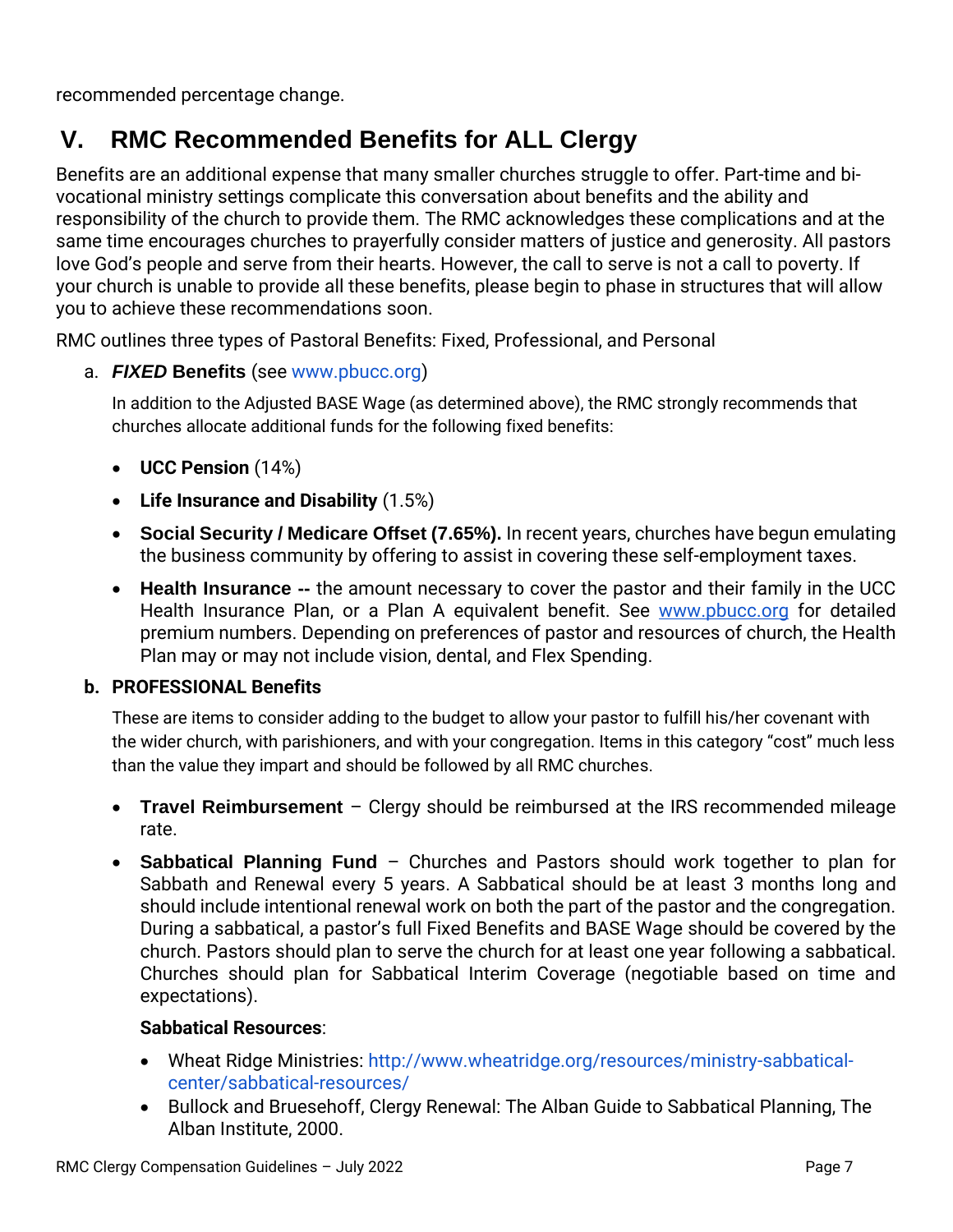- Conference Guidelines of Sister UCC Conferences: www.macucc.org, www.nyucc.org, www.uccfla.org, www.cacucc.org, www.uccmn.org for pastors to take care of themselves and their significant relationships outside of the church. This is a congregational benefit, too!
- **Registration fees for UCC meetings and events**  Participation in the wider church is one of the critical ways we uphold covenant and maintain connection. Churches need to support pastors AND lay leadership in attending these events.
- **Study Leave – 2 weeks per calendar year.** This is NOT vacation, but instead a time for study and renewal so that the pastor can continue to refine skills and more deeply study issues of consequence facing their ministry, church, theology, or community.
- **Wider Church Service**  Serving on Association Committees, Conference leadership teams, Camp and Retreat ministries, and military activation are all ways we uphold the wider church, maintain covenant, and develop radical connections with each other. Time spent serving the wider church does not count as "vacation" time.
- **Education / Study**  A defined plan for continuing education (via classes, retreats, seminars, practicums, etc.) allows the pastor to grow and learn. This learning is also a gift to the local church through the preaching and teaching that results from new insights.
	- Books
	- Continuing Education

#### c. *PERSONAL* **Benefits**

These are items to consider articulating in your Call Agreement and annual pastoral review to allow your pastor to engage in spiritual, self, and family care. For many pastors, encouragement and support are needed in these areas.

- **Vacation**  recommended 4 weeks per calendar year. Encourage pastors to "use it or lose it" because vacation is a critical and often neglected way
- **Sick Time**  recommended one day per month. Consider articulating clearly what happens to unused sick time at the end of the year.
- **Family / Medical / Compassion Leave**  Consider writing into your call agreement some stipulations for how the church will handle an emergency leave situation. Maximum length of leave, salary during leave, and how the church will cover the pastor's absence are all helpful conversations to have BEFORE an emergency leave situation arises.
- **Housing Equity Allowance**  some churches who have pastors living in a parsonage offer to contribute to a tax-sheltered equity fund to offset home equity lost from living in a parsonage. Such equity loss would be from both reduction in mortgage principle and potential appreciation of the property. Churches offering this equity should consult with a local realtor or local housing professional to determine the average home price as well as the rate of housing appreciation in that community over an appropriate period.
- **Parental Leave** -The Rocky Mountain Conference recommends that call agreements for Clergy include up to twelve (12) weeks of paid parental leave following the birth of the Clergy's child or the placement of a child with Clergy in connection with adoption. The purpose of paid parental leave is to enable the parent to care for and bond with a newborn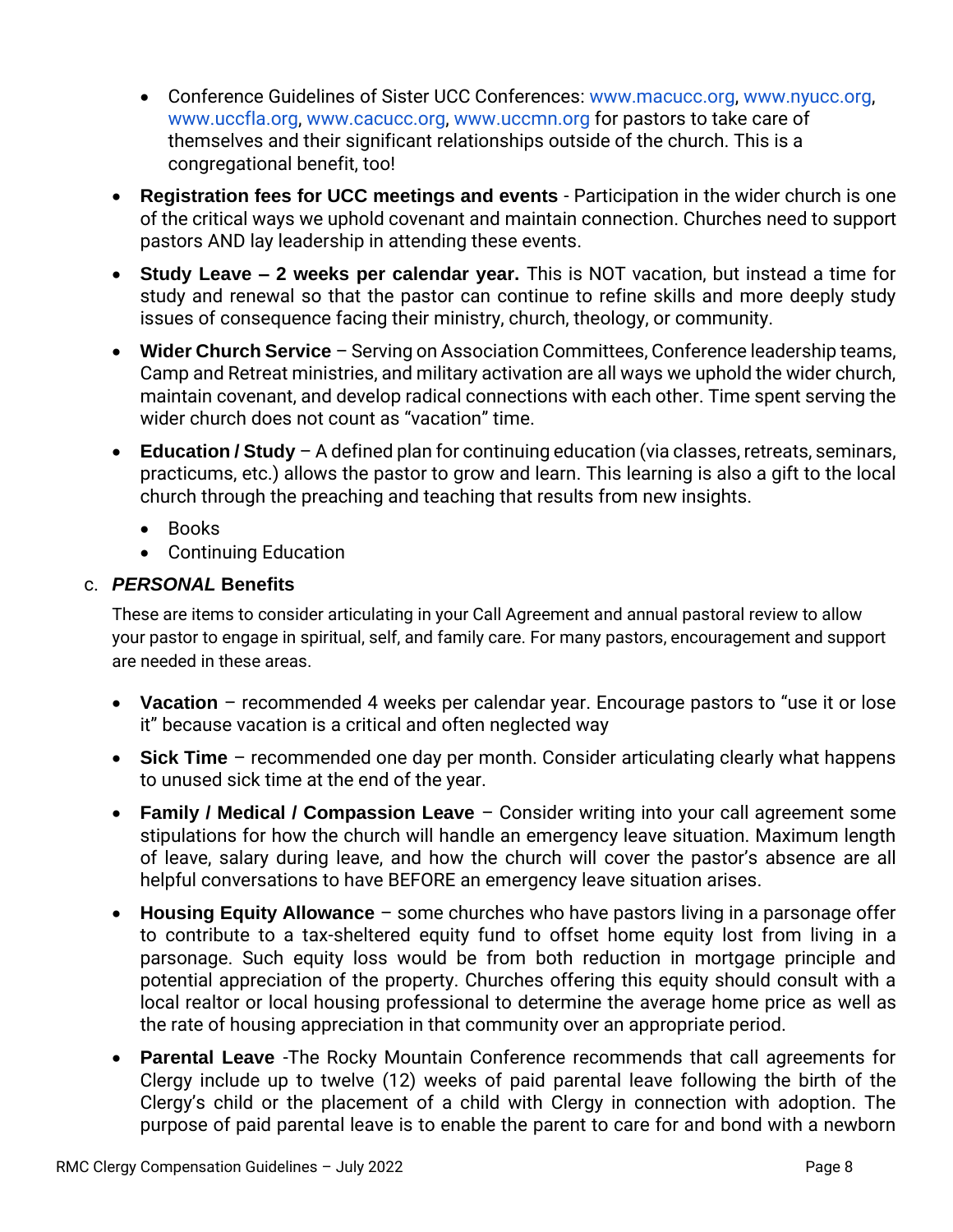or a newly adopted child. Specific recommended language for administration of this benefit that can be referenced or included in the call agreement is provided below:

#### **Amount, Timing, Duration and Coordination of Parental Leave**:

- Eligible Clergy may receive a maximum of twelve (12) weeks of paid parental leave per birth or adoption of a child/children. A multiple birth or adoption (e.g., the birth of twins or adoption of siblings) does not increase the twelve week total amount of paid parental leave granted for that event. In addition, in no case will Clergy receive more than twelve (12) weeks of paid parental leave in a rolling 12-month period, regardless of whether more than one birth or adoption event occurs within that 12-month time frame.
- Approved paid parental leave should be scheduled in advance in consultation with the congregation leadership at any time during the six-month period immediately following the birth or adoption of a child but may not be extended beyond this six-month time frame.
- Additional unpaid leave may be considered on a case by case basis but is not normally recommended by the Rocky Mountain Conference.
- The church will maintain all benefits for Clergy during the paid parental leave period just as if they were taking any other paid leave such as paid vacation leave or paid sick leave.
- **Death Benefit –** some churches include a death benefit clause in which beneficiaries of the pastor may receive from the church a lump sum or a percentage of the salary should the pastor die.

## <span id="page-8-0"></span>**VI. Additional Authorized Minister Guidelines**

### <span id="page-8-1"></span>**1. Ordained Associate Pastors**

Because Associate Pastors roles and contexts vary so widely, averages vary widely across regions and church types. Recommendations are best made in relation to the Senior Pastors' salaries with whom Associates minister. On average in the National UCC database, Associate Pastors with comparable experience and skills tend to receive BASE Wage compensation that is about 60-70% of what Senior Pastors receive.

The RMC recommends the following wage and benefit guidelines for full time Ordained Associate Pastors:

- \*\* 65-70% of BASE Wage for the church's context (as represented in Table 1)
- \*\* Comparable Fixed, Professional, and Personal BENEFITS as are offered to the Senior Pastor (see Parts II and III, above)

When Associate Pastors are not full-time, both benefits and BASE wage should be reduced proportionately.

### <span id="page-8-2"></span>**2. Commissioned Ministers**

It is outside the purview of this document to adequately address the compensation for the varied areas, training, and skill sets of Commissioned Ministers in the Rocky Mountain Conference. The RMC recommends that churches and ministers conduct research into their particular area, using clergy compensation guidelines as one aspect of said research to determine fair and comparable compensation for Commissioned Ministers.